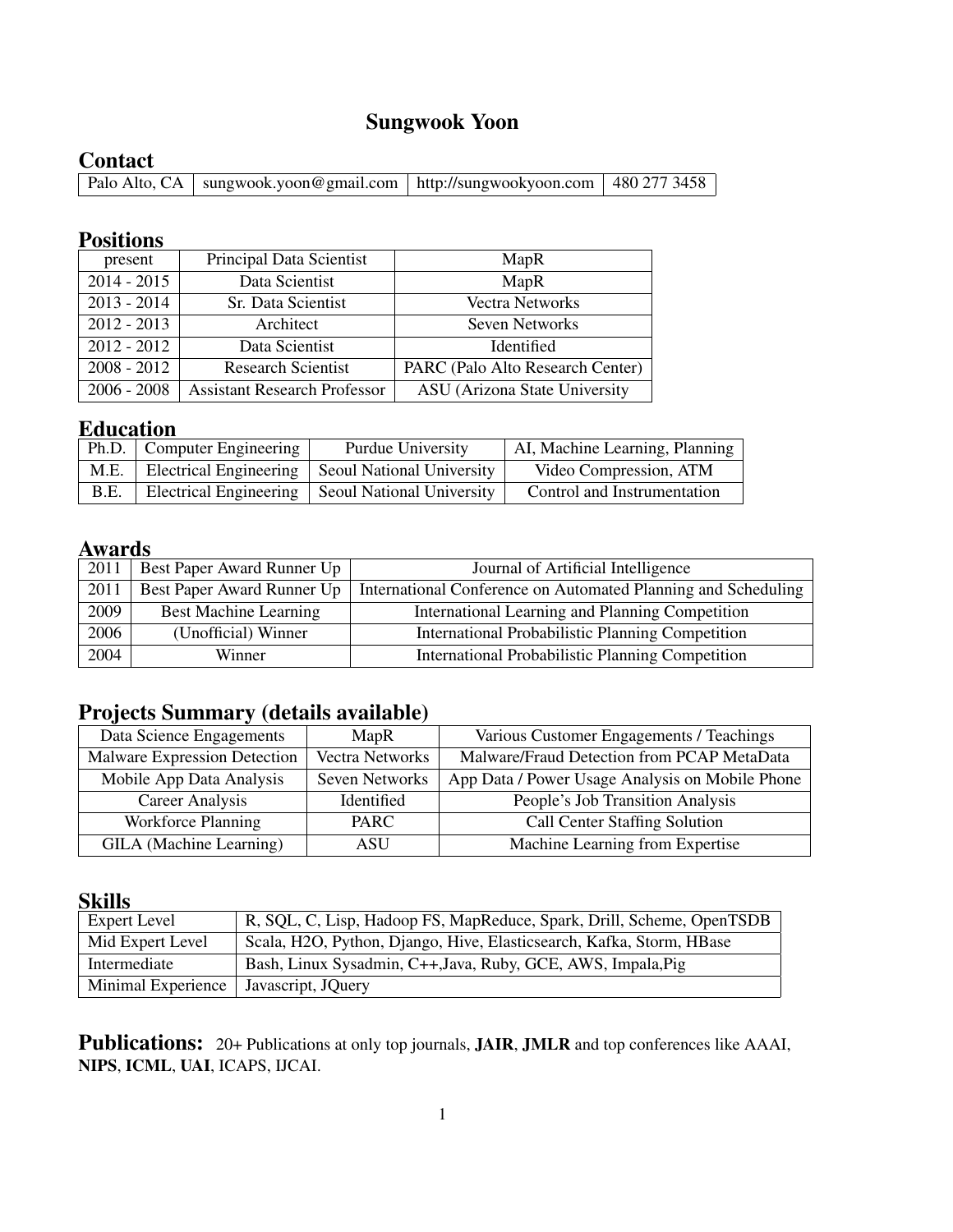| Hadoop Systems               | MapReduce, Hive, Impala, Spark, Apache Drill, HBase, Storm, Kafka, OpenTSDB |
|------------------------------|-----------------------------------------------------------------------------|
| <b>Spark Systems</b>         | Core Spark, MLLib, SparkSQL, GraphX                                         |
| MapR Systems                 | Cluster Installation, Cluster Validation, MapR DB                           |
| ML Systems                   | H <sub>2</sub> O, Spark MLLib, R Hadoop                                     |
| <b>Elasticsearch Systems</b> | Elasticsearch on MapR, Kibana, Logstash, ES-Hadoop                          |

 $\overline{\phantom{0}}$ 

#### BigData Implementation Experiences (Successfully Delivered Solutions)

# Machine Learning and Data Science Experiences

| Public Speech         | Strata San Jose 2015, LA Big Data Camp 2014                                                                         |
|-----------------------|---------------------------------------------------------------------------------------------------------------------|
| MeetUps               | Hadoop/Spark Talk @{LA, Portland, Seattle, Utah, Dallas}<br>Speech all rated higher than 4 out 5 stars              |
| Private ML classes    | Delivered Machine Learning Workshops for Several customers                                                          |
| ML Development        | Developed Spark/Scala/HiveHQL/Pig codes for various customers                                                       |
| <b>ML</b> Competition | Won 2009 International ML for planning competition<br>Our work was the only ML technique that worked across domains |

## Selected Commercial/Government Development Experiences

|                        | We worked with a few fortune 500 companies for their IT security |
|------------------------|------------------------------------------------------------------|
| Real-Time              | data analysis projects for several months.                       |
| <b>Network Anomaly</b> | We used Spark to enrich the streaming data and                   |
| Detection System       | used ES to Spark to ingest into Elasticsearch Visualization      |
|                        | We developed machine learning system using Spark MLLib           |
| @ Multiple Customers   | for the baseline analysis and traffic pattern                    |
|                        | We also used Spark GraphX to develop consistent network topology |
|                        | of the customer network.                                         |
|                        | PageRank algorithm and Connected Component analysis in GraphX    |
|                        | help the customer easily find significant lateral data movement. |
|                        | We used Scala for Spark development.                             |
|                        | Upon customers request, we perform Pyspark demo.                 |
|                        |                                                                  |
|                        |                                                                  |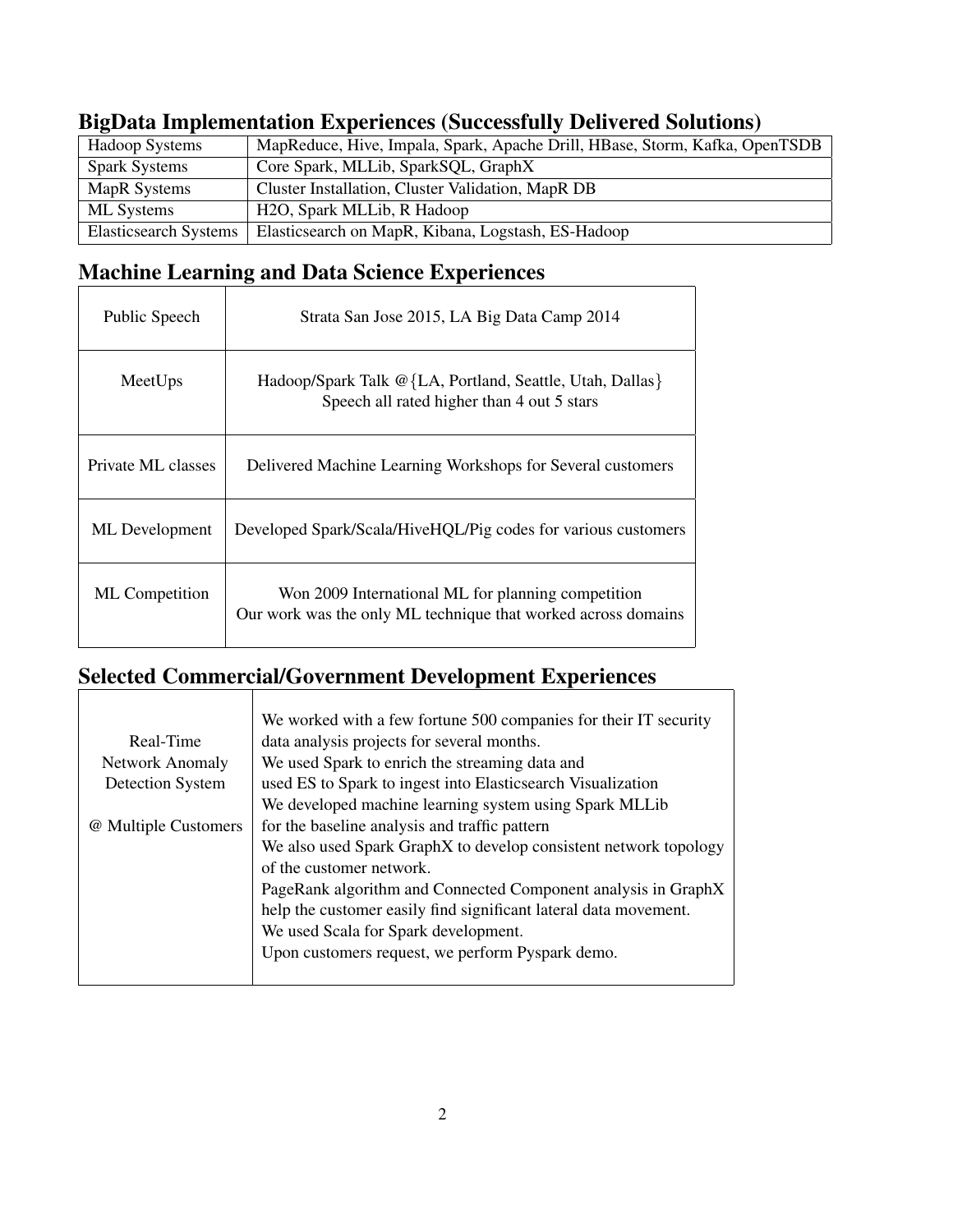| Data Ingestion<br>Into MapR<br>@ Multiple Customers      | We performed several data ingestion services for multiple customers.<br>Mostly from existing databases or streaming log text data,<br>We ingested into either MapR FS, MapR DB or OpenTSDB.<br>The tools used are, Sqoop, Spark Streaming, Logstash or Bash codes                                                                                                                                                                                                                                                                                                                                           |
|----------------------------------------------------------|-------------------------------------------------------------------------------------------------------------------------------------------------------------------------------------------------------------------------------------------------------------------------------------------------------------------------------------------------------------------------------------------------------------------------------------------------------------------------------------------------------------------------------------------------------------------------------------------------------------|
| Real-Time<br>App Data Processing<br>@ Multiple Customers | We performed for several customers on their raw application data log<br>processing, ingestion and visualization.<br>Depends on the type of the data, we used the most fitting methods.<br>Be it, Logstash, Bash processing, Spark, Drill or Sqoop<br>For visualization, we used Elasticsearch + Kibana solution to show<br>real time data ingestion.<br>For BI use cases, we used Drill ODBC to connect Bigdata to BI<br>applications like Spotfire or Tableau.                                                                                                                                             |
| Data Science<br>Engagements                              | Use Case Discovery with several customers<br>Machine Learning code developed in Scala, Spark, H2O                                                                                                                                                                                                                                                                                                                                                                                                                                                                                                           |
| @ MapR                                                   | Lead successful workshop with customer on Machine Learning on Hadoop                                                                                                                                                                                                                                                                                                                                                                                                                                                                                                                                        |
|                                                          | Delivered successful engagements in Use Case Discovery and Code development                                                                                                                                                                                                                                                                                                                                                                                                                                                                                                                                 |
|                                                          | Developed Machine Learning on Hadoop course and lab material                                                                                                                                                                                                                                                                                                                                                                                                                                                                                                                                                |
| <b>Malware Expression Detection</b><br>@Vectra           | Vectra Networks specializes in detecting malware expression on packet flow. The<br>product sits on the clients network, sniff packets then find malware expres-<br>sion in the packet flow. It is impossible to detect the infection, but the malware<br>expressions are pretty limited. Among many expressions of malware, I spe-<br>cialized in DDoS detection (detecting clients asset joining DDoS attack). I<br>analyzed, developed and produced the algorithm to the production level                                                                                                                 |
| Mobile App<br>Data Analysis<br>@Seven                    | Seven Networks optimizes out unnecessary traffics from mobile data use. I<br>developed metrics for internal performance measure. I developed several vi-<br>sualization techniques for our products field performance. My visualization<br>created unique views on our products behavior as well as mobile apps behav-<br>ior in relation to phones screen activity as well as radio activity. This led to<br>development of novel optimization ideas and implementations. I used Hive to<br>access Big Data and I used R for visualization. For preprocessing the data for<br>R, I used python and C-Sharp |